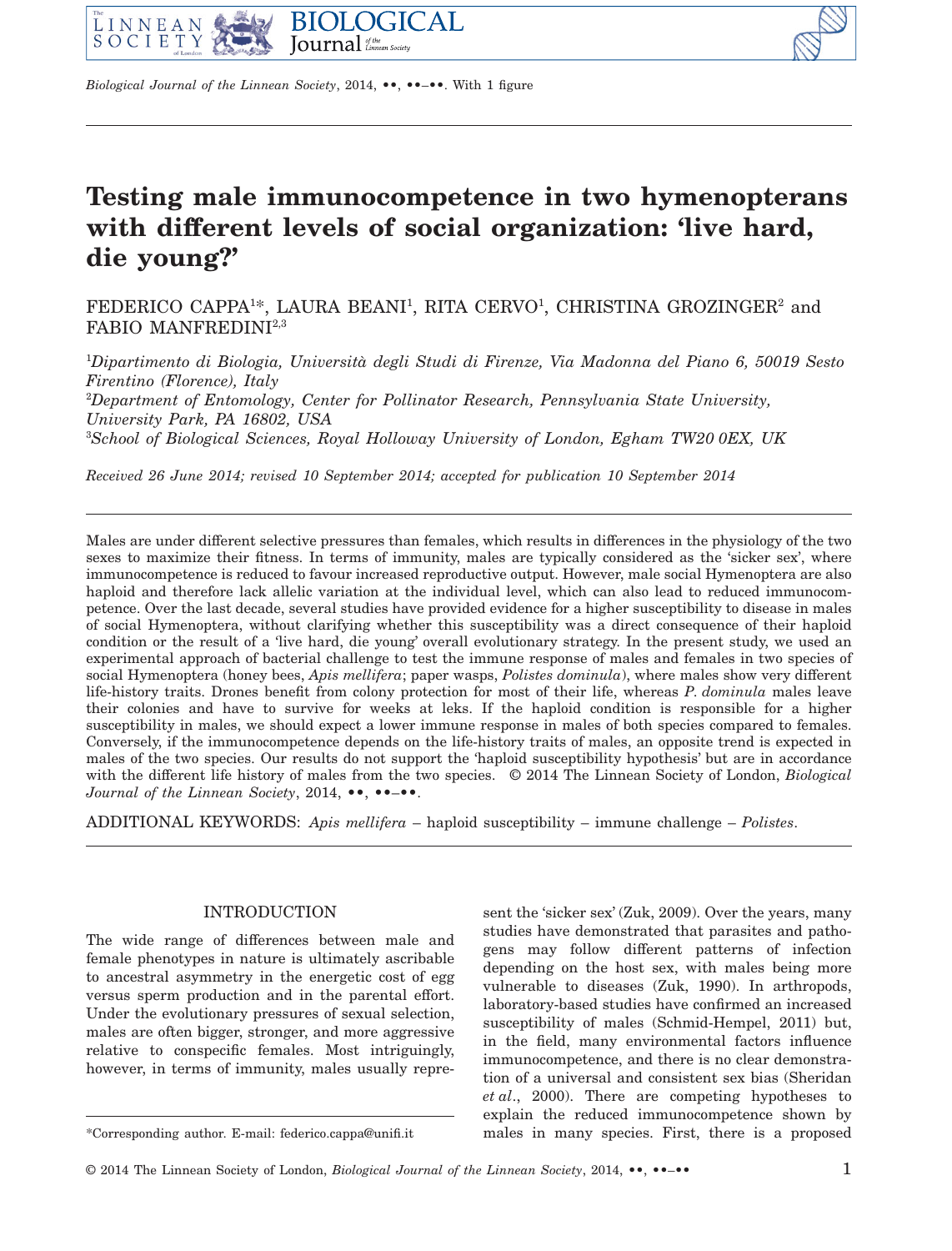trade-off between immunity and reproductive output, a sort of 'live hard, die young' hypothesis according to which males should direct their energies towards reproduction at the expense of immunity (Zuk, 2009). However, in haplodiploid species, such as social hymenoptera, there is an alternative hypothesis to explain the reduced immunocompetence of males. In these species, males are haploid and thus lack allelic variation in their genome compared to diploid females. This fundamental asymmetry has led to the 'haploid susceptibility hypothesis' (O'Donnell & Beshers, 2004): because of their haploidy, males are provided with less genetic variation to face new immune challenges and therefore they are more susceptible to diseases. Few empirical studies have tested this hypothesis in social hymenoptera (Baer *et al*., 2005; Baer & Schimd-Hempel, 2006; Gillespie, 2010; Laughton, Boots & Siva-Jothy, 2011; Retschnig *et al*., 2014), confirming a higher susceptibility of males under both field and laboratory conditions (but see Ruiz-González & Brown, 2006). In all these cases, however, it was not clear whether the higher susceptibility showed by males was a direct consequence of their haploid condition (i.e. reduction in the resistant alleles) or an adaptive life-history trait (Rolff, 2002): the result of a 'live hard, die young' overall evolutionary strategy in which males channel their resources towards mating behaviour and reproduction rather than towards immunity and survivorship (Zuk, 2009). To disentangle the question about which of the two hypothesis (i.e. 'live hard, die young' versus 'haploid susceptibility') is more likely to be operating in social Hymenoptera males, we compared the immune responses of male and female larvae of two species: the primitively eusocial wasp *Polistes dominula* and the highly eusocial honeybee *Apis mellifera*. Males of both species are haploid but exhibit considerable differences in their life-history traits. *Polistes dominula* males leave their nests a few days after eclosion and they establish, for several weeks, mating territories at landmarks, where they are exposed to a wide range of potential challenges, including pathogens and parasites (Beani, 1996). By contrast, *A. mellifera* drones follow a daily routine of leaving the colony to congregate in specific drone congregation areas where they look for a mate, and, if unsuccessful, they return to their colonies to recover their energies and be tended by workers (Ruttner, 1966; Koeniger, Koeniger & Pechhacker, 2005). Because drones leave the colony only for short periods, there is very little risk of diseases impacting upon their fitness compared to *Polistes* males: these have to survive for several weeks outside the protecting boundaries of their native nest. The present study aimed to test the haploid susceptibility hypothesis in these two species and to evaluate which aspect

(genetics or life-history traits) has a major effect on immunocompetence.

# MATERIAL AND METHODS

## INSECT COLLECTION AND MAINTENANCE

Incipient colonies of the European paper wasp *P. dominula* were collected around State College, PA, in May 2012. Colonies  $(N = 15)$  were placed in  $40 \times 20 \times 20$  cm Plexiglas cages at room temperature and provided *ad libitum* with water, sugar, and wax moth larvae. Colonies were collected before worker emergence, when only one or few foundresses are on the nest. These were individually marked on the thorax with Testor's paint. Immediately after the emergence of the first workers, foundresses were permanently removed from six nests to allow newlyemerged workers to develop their ovaries and start laying unfertilized male eggs (Strassmann & Meyer, 1983). Ovarian development and egg laying in workers are experimentally triggered by removing the foundresess and all the eggs and the young larvae (Monnin *et al*., 2009). This procedure allows the production of male larvae early in the season because, typically, the production of sexuals (i.e. males and future queens) occurs only in late summer. Experimental infection of larvae from six queenless nests and nine queen-right colonies took place 5 weeks after foundress' removal, to ensure that all the brood present in the queenless nests were male larvae. At that time, the brood in queen-right colonies was composed of the first generations of female workers.

Colonies of *A. mellifera*  $(N = 4)$  were housed outside the Arthropod Research Facility at the Penn State University Park Campus (State College, PA). Honey bee colonies produce male and female larvae simultaneously in the spring and early summer, and thus no manipulation of the colonies was necessary. Because developmental stage may affect immune function (Wilson-Rich, Dres & Starks, 2008), we performed the experiment using immatures of comparable stages (fourth-instar larvae of both sexes).

For the immune challenge experiments (for more details, see below), larvae of both species were challenged outside the nest after being gently removed from their cells with forceps and placed individually into 24-well plates.

#### BACTERIAL INFECTION WITH *ESCHERICHIA COLI*

To test for the hypothesized reduction of individual immunocompetence in males, we injected larvae of both sexes and both species with bacteria and evaluated the bacterial clearance (i.e. numbers of bacterial cells eliminated) of male versus female larvae. We used the Gram-negative bacteria *E. coli* (strain NRRL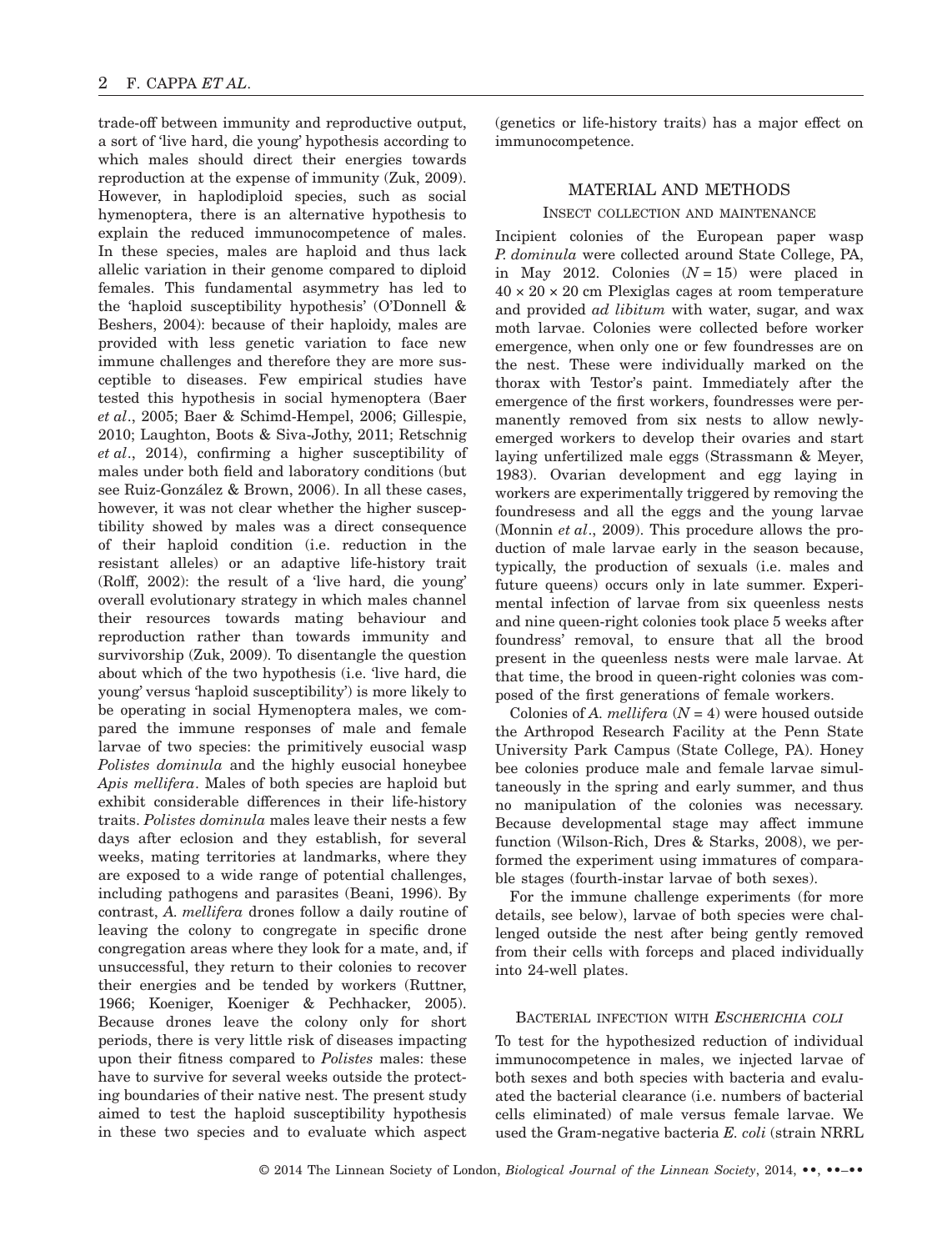B-2422, mutant, streptomycin resistant), a common immune elicitor used to test immunocompetence in insects (Yang & Cox-Foster, 2005; Manfredini *et al*., 2010; Gätschenberger *et al*., 2013; Manfredini, Beani, & Grozinger, 2013). The pathogen is not naturally found in *P. dominula* or *A. mellifera* larvae. Therefore, we could exclude its presence in our larvae prior to artificial infection and the possibility of different host–pathogen coevolution patterns in the two systems. Bacterial cultures were grown overnight at 37 °C in Luria-Bertani (LB) broth containing Streptomycin at a concentration of 50 μg mL−1. After centrifugation, bacteria were washed twice, resuspended in phosphate-buffered saline (PBS) and diluted to the desired concentration with PBS. The approximate amount of bacterial cells in the solution was determined using a haemocytometer (Neubar) and confirmed by plating the bacterial solution on LB agar and counting the colony forming units that grew overnight at 37 °C.

To infect paper wasp larvae, 1 μl of sterile PBS containing  $1 \times 10^4$  bacterial cells was injected with a microsyringe (Hamilton) after cleaning the injection site with 90% ethanol. Subsequently, specimens were placed back in their plates and incubated for 24 h at 28 °C and 50% relative humidity. We used the same procedures on PBS-injected larvae and non-injected controls. After 24 h, samples were homogenized in sterile plastic tubes with beads (diameter 2 mm) using a Fast-Prep machine (MP Biomedicals) set at 45 s and 6 speed for one cycle. We serially diluted 10 μL of the homogenate and plated 100 μL of the ×1 and ×3 dilutions on sterile Petri Dishes containing LB agar and streptomycin  $(50 \mu g \text{ mL}^{-1})$ . Plates were incubated at 37 °C for 24 h and the number of colonyforming units was recorded from each plate. We used a total of 45 male larvae (30 bacteria-injected, seven PBS-injected, eight controls) and 53 female larvae (34 bacteria-injected, nine PBS-injected, 10 controls), from six and nine colonies, respectively (at least five larvae per colony were used in our experiment). PBS-injected specimens and non-injected controls were handled in the same way as the experimental specimens.

The procedure used to challenge honey bee larvae and to evaluate their bacterial clearance was identical to that used for *Polistes* larvae with certain modifications: *A. mellifera* larvae were inoculated with a higher bacterial dose  $(1.5 \times 10^5$  bacterial cells) because of their larger size, and after injection, both drone (45 bacteria-injected, 19 PBS-injected, 20 controls) and worker (45 bacteria-injected, 17 PBSinjected, 21 controls) larvae (at least 20 larvae per colony were used) were incubated at 34 °C (instead of 28 °C) because this is the standard temperature of the brood nest of honey bee colonies.

The individual-level response of each larva to *E. coli* was processed after normalizing bacterial counts by  $log_{10}$  transformation. Because, even after transformation, the data showed evidence of nonnormal distribution, differences in bacterial titres were analyzed by a nonparametric Mann–Whitney *U*-test.

## RESULTS

Male and female wasp larvae exhibited significantly different response to *E. coli* infection (Fig. 1A). Male larvae had a significantly higher anti-bacterial response (or bacterial clearance) than female larvae because the bacterial loads found in their haemolymph were significantly lower than those in females (Mann– Whitney test:  $Z = -2.043$ ,  $P < 0.05$ ) (Fig. 1A). No bacteria were detected in the haemolymph of control or PBS-injected samples.

By contrast, *A. mellifera* female larvae showed significantly greater immunocompetence than male larvae (Mann–Whitney test: *Z* = −2.457, *P* < 0.05) (Fig. 1B). No bacteria were detected in the haemolymph of control or PBS-injected samples.

## DISCUSSION

The present study demonstrates that phenotypic variation in immune response is affected by sex in social insects. However, the two species exhibited differential effects of sex, with higher immunocompetence (as predicted by the 'haploid susceptibility hypothesis'; O'Donnell & Beshers, 2004) in female *A. mellifera* relative to males, and higher immunocompetence in male *Polistes* wasps relative to females.

The reduced immunocompetence observed in honey bee drones is consistent with previous studies of social insects. Indeed, a previous study in honey bees, which analyzed phenoloxidase activity and antimicrobial peptides in different stages of drones and workers after an immune challenge with lipopolysaccharide derived from *E. coli*, demonstrated that drones had lower immunocompetence than workers in all developmental stages (Laughton *et al*., 2011). In the leafcutting ant *Acromyrmex echinatior*, there is a clear difference in immune response between males and workers, with the former exhibiting a much lower encapsulation response than the latter (Baer *et al*., 2005). A reduced encapsulation response was also found in male bumblebees *Bombus terrestris* with respect to workers (Baer & Schimd-Hempel, 2006; Gillespie, 2010). By contrast, higher immunocompetence in males (as exhibited by male larvae of *P. dominula* wasps) has been observed in at least another study on social insects. In *B. terrestris* challenged with *Crithidia bombi*, Ruiz-González & Brown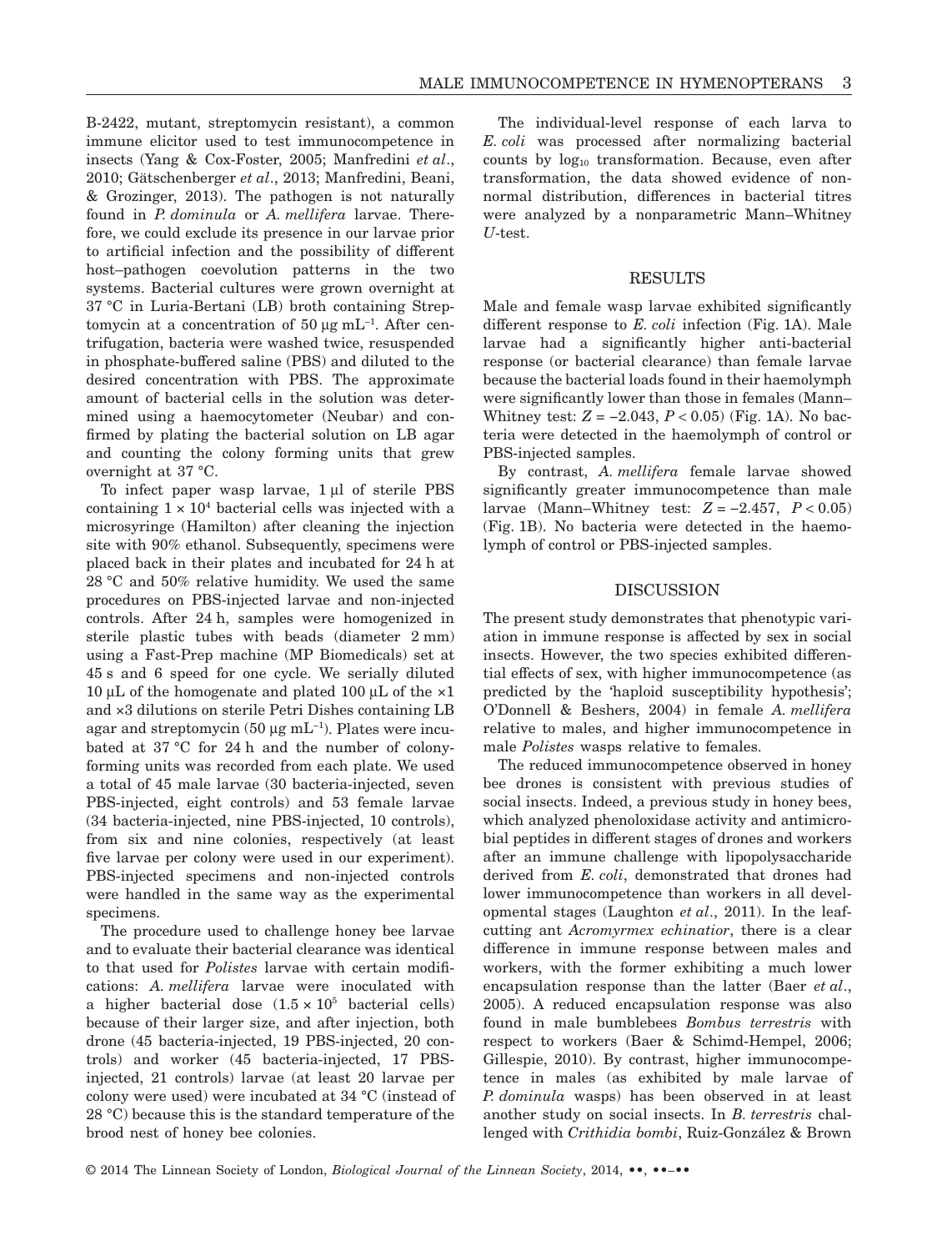

**Figure 1.** Larvae response to *Escherichia coli*. A, *Polistes* larvae. B, *Apis* larvae. The box plots represent the  $log_{10}$ transformation of the number of colony forming units (CFU) detected on LB agar plates from the haemolymph of male and female larvae after 24 h of incubation at 37 °C. Box plots show the median, 25–75% percentiles, range, and outliers  $(*P < 0.05).$ 

(2006) found no difference in either the initial susceptibility or intensity of infection between haploid males and diploid workers. It was suggested that this parasite may simply be more adapted to the common female host, and thus male haploid susceptibility might be hidden by parasite adaptation to achieve higher infection levels in females. In *P. dominula*, the parasitic castrator *Xenos vesparum* dramatically alters female hosts, by inhibiting ovary activation and causing them desert the colony (but not male hosts) in terms of both sexual performance and reproductive apparatus (Cappa *et al*., 2014).

The species differences in the effects of sex on immunocompetence may be a result of differences in male life histories: sexual dimorphism in immune systems may be the result of sex-divergent selective pressures. Drones of *A. mellifera* are 'embedded in the protective social network and leave the colony only for short, synchronized mating flights' (Streinzer *et al*., 2013). A colony-protected male has very little risk of diseases and, consequently, is predicted to invest less in immune defences. By contrast, *P. dominula* males, similarly to some bumble bees (Goulson, 2003), spend several weeks away from their colonies. Males form leks in July, whereas reproductive gynes (i.e. future queens) visit leks to mate usually in September, when only persistent males are still present. Thus, males that can resist pathogens, parasites, and other stressors have the greatest reproductive success (the 'marathoner hypothesis', Beani, 1996).

In conclusion, the results of the present study, reporting a difference between the two species in the developmental stage where it was less likely to be found, suggest that not only genetic condition, but also an ensemble of complex factors and trade-offs related to male life history can affect male immune responses in social Hymenoptera. Clearly, further comparative studies across species are needed to investigate why males of different species vary in their immune responses at the cellular and humoural levels, in response to parasites or pathogens, as well as to verify the exact roles of the haploid condition versus life-history traits (which are shaped by the social organization of colonies in social insects) with respect to determining the level of susceptibility.

## ACKNOWLEDGEMENTS

The authors thank the two anonymous reviewers for their helpful comments. We also thank Alex McMenamin and the members of the Grozinger Laboratory for their assistance during the present study. The research was co-funded by the project PRIN 2008 (prot. 2008KZ82RE) and the University of Florence.

# **REFERENCES**

- **Baer B, Krug A, Boomsma JJ, Hughes WHO. 2005.** Examination of the immune responses of males and workers of the leaf-cutting ant Acromyrmex echinatior and the effect of infection. *Insectes Sociaux* **52:** 298–303.
- **Baer B, Schimd-Hempel P. 2006.** Phenotypic variation in male and worker encapsulation response in the bumblebee *Bombus terrestris*. *Ecological Entomology* **31:** 591–596.
- **Beani L. 1996.** Lek-like courtship in paper wasps: 'a prolonged, delicate, and troublesome affair'. In: Turillazzi S,